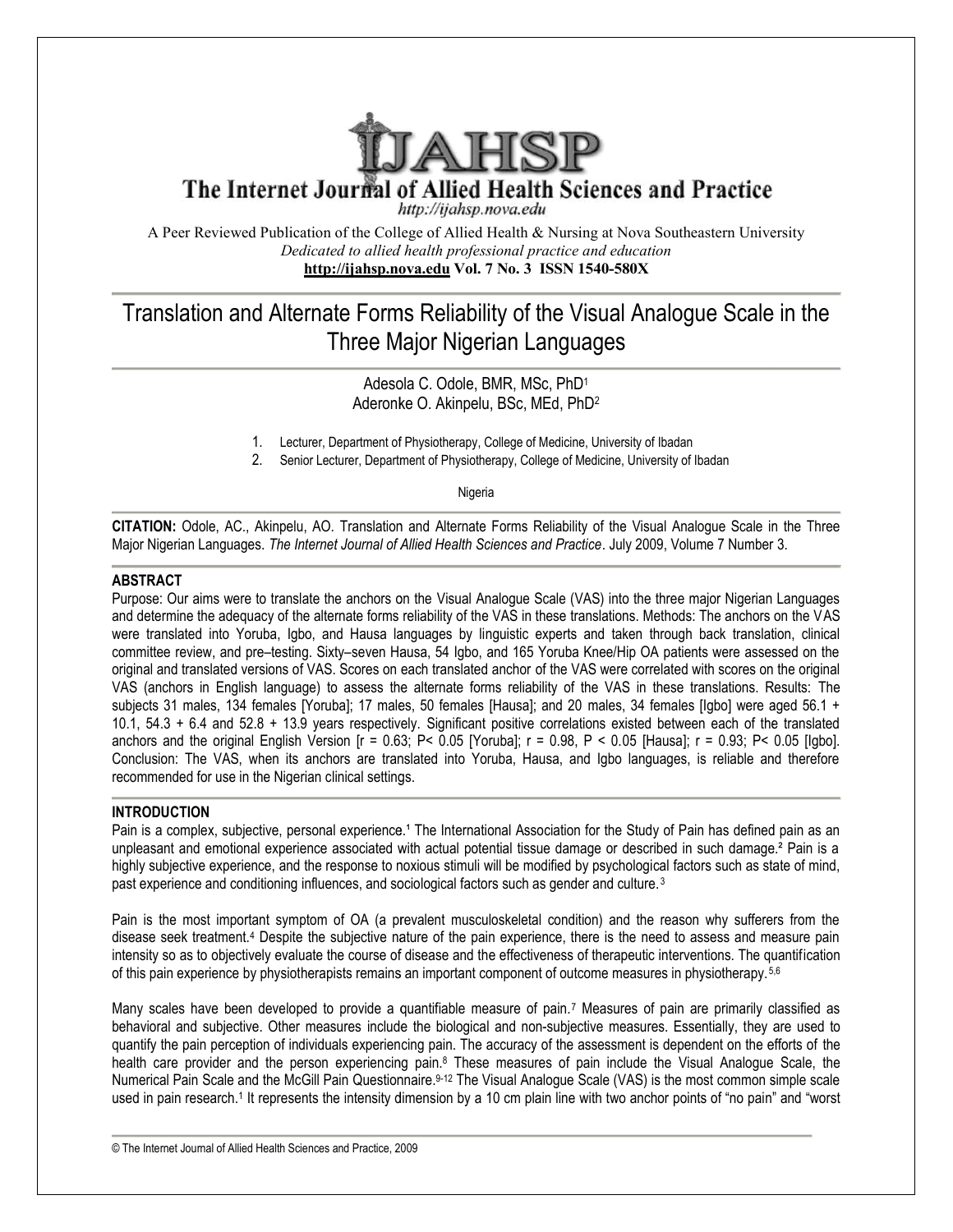pain I ever felt." The patient is requested to draw a line at the point that best describes his or her pain level. It is the most widely used scale in the assessment of pain in the clinical setting and has been reported to be sensitive and reliable.<sup>13-15</sup> Many studies have been carried out on the VAS in various populations.<sup>16-21</sup>

Unfortunately, there are not many of such published studies from the Nigerian environment. Soyanwo et al has reported that the VAS is comprehended by Nigerians, irrespective of their educational status.<sup>17</sup> Nigeria is a multi–ethnic country with over 500 indigenous languages. The three major Nigerian indigenous languages are Hausa, Igbo, and Yoruba.<sup>22</sup> Although the VAS has been clinically utilized within the Nigerian context, there have been few published studies on the translation and the alternate forms reliability of this scale into major Nigerian languages in order to further encourage its use within the Nigerian context. The aims of this study were to translate the anchors on the VAS into Yoruba, Hausa, and Igbo languages [major Nigerian languages] and determine the adequacy of the alternate forms' reliability of the VAS in these translations as applied to the Nigerian patients. We hypothesized that there would be no significant correlation between the participants' scores on each of the Yoruba, Hausa, Igbo, and English version of VAS.

## **MATERIALS AND METHODS**

The University of Ibadan/University College Hospital Institutional Review Committee approved the study and informed consent of all the participants was sought and obtained.

#### **Translation of anchors on the VAS into Yoruba, Hausa, and Igbo**

We followed the recommended guidelines for the process of translation of self-report measures by Beaton et al <sup>23</sup> to translate the anchors on the VAS into Yoruba, Hausa, and Igbo languages. The VAS [English, appendix 1] was translated into Yoruba, Hausa, and Igbo by linguistic experts who were knowledgeable on the construct of pain assessment. The English VAS was given to Yoruba and Igbo linguistics experts from the Department of Linguistics and African Studies, University of Ibadan, Nigeria, to translate the anchors into Yoruba and Igbo languages and a Hausa linguistic expert from the Ahmadu Bello University, Nigeria to translate the anchors into Hausa language. Copies of the Yoruba, Hausa, and Igbo translated anchors of the VAS were given to ten bilingual persons [five for Yoruba, two for Igbo, and three for Hausa] who were not associated with the forward-translation process to back translate the translated anchors into English. Copies of the back-translated versions were reviewed by a clinical committee of two bilingual physical therapists and three OA Knee/Hip patients for each of the translated anchors. It was discovered that the meanings of the anchors were unaltered. Each of the translated anchors was pre–tested on 5 patients with OA Knee/Hip to test for clarity of the languages. The translations are as presented in appendix 2.

## **Alternate forms reliability of VAS in the Yoruba, Hausa and Igbo translated versions**

Two hundred and eighty-six outpatients with symptomatic OA of the Knee/Hip with no evidence of cardiovascular disease or concurrent neuromuscular and musculoskeletal diseases who attended the outpatient unit of the physiotherapy departments in eleven different hospitals representing three tertiary hospitals and two secondary hospitals located in the Southwestern region of Nigeria, one tertiary hospital and two secondary hospitals located in the Eastern region of Nigeria, and one tertiary hospital and two secondary hospitals located in the Northern region of Nigeria participated in this correlational study. The patients were 67 Hausa, 165 Yoruba, and 54 Igbo speaking individuals with Knee/Hip OA. They were bilingual persons who could speak and read English plus at least one of Yoruba, Igbo, and Hausa languages. They were recruited through a purposive sampling technique. Both English and each of the translated anchors of VAS were assessed by the participants. The fish-bowl technique was used to determine the order of assessment of the English and each of the translated versions of VAS.

#### **DATA ANALYSIS**

Correlation between VAS scores on the original [English] and each of the translated anchors were analyzed using the Spearman Rank order correlation. Level of significance was set at *p* < 0.05.

## **RESULTS**

The subjects, 31 males, 134 females [Yoruba]; 17 males, 50 females [Hausa]; and 20 males, 34 females [Igbo] were aged 56.1 + 10.1, 54.3 + 6.4 and 52.8 + 13.9 years respectively [Table 1].

There were significant positive correlations between each of the translated anchors and the original English Version [r = 0.63 (CI 0.49 –0.69); P< 0.05 [Yoruba]; r = 0.98( CI 0.98 – 0.99), P < 0.05 [Hausa]; r = 0.93(CI 0.87 – 0.95); P< 0.05 [Igbo].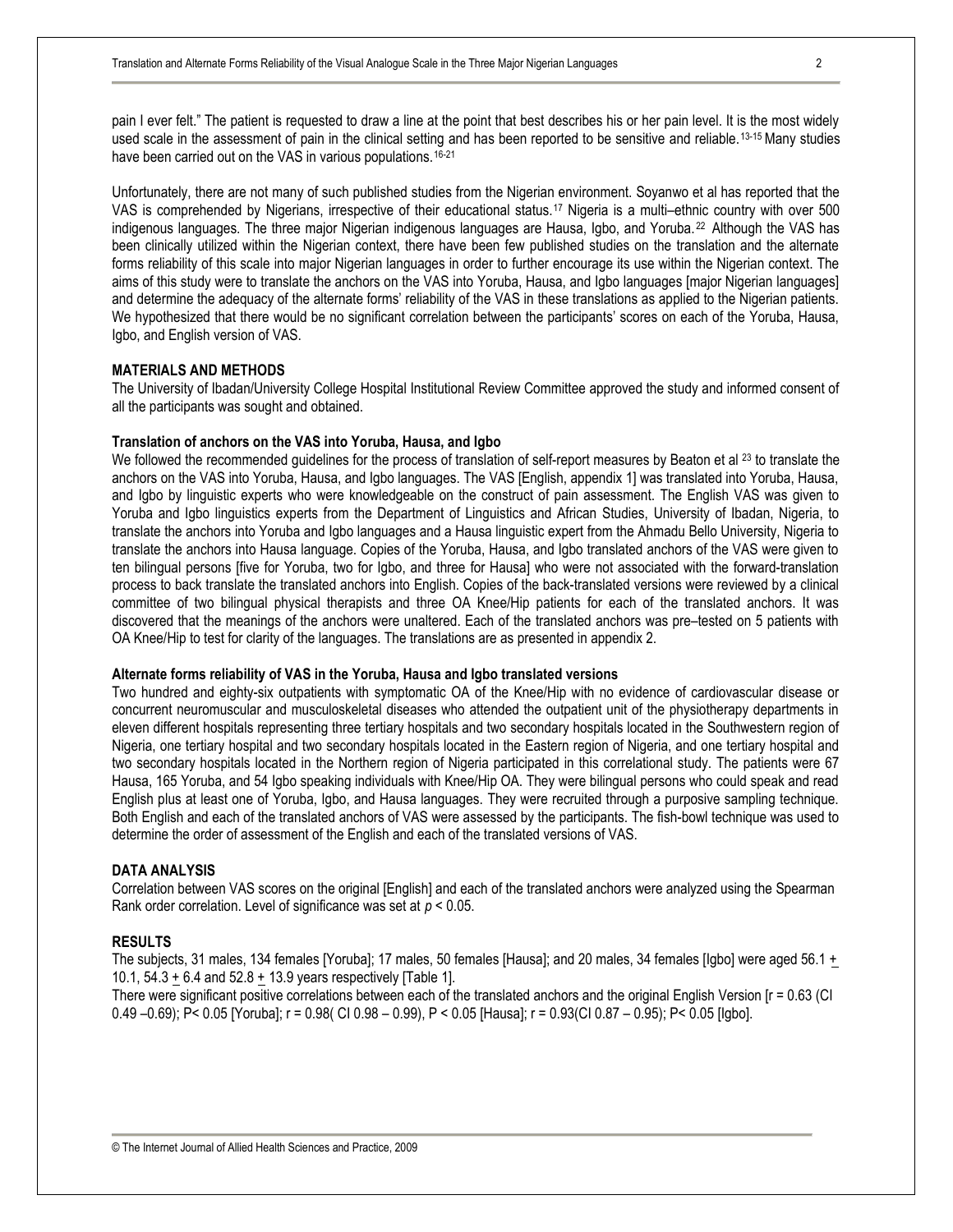| Subjects |          | Gender | Age |      |      |
|----------|----------|--------|-----|------|------|
|          | Male     | Female |     |      | SD   |
| Yoruba   |          | 134    | 165 | 56.  | U.   |
| Hausa    |          | 50     |     | 54.3 |      |
| Igbo     | nn<br>۷L | 54     | 54  | 52.  | 13.9 |

## **Table 1: Age and Gender of Participants**

## **DISCUSSION**

The usefulness of the VAS for pain assessment has been confirmed in research studies and in clinical practice based on extensive analysis of its measurement properties.<sup>6,14-17</sup> Thus, its translation into the 3 major Nigerian languages should contribute to the effectiveness of its use in Nigeria and similar clinical settings. During the process of translating the anchors in the English version of the VAS into Yoruba, Hausa, and Igbo languages, the meanings of all items were retained in the back translation of the reconciled translated versions, and all the patients involved in the pre-testing reported no difficulty in clarity of the language and ease of understanding of all the items. This could be because there are only two items on the VAS (no pain, worst pain I ever felt). However, the reading level of the patients was not considered while embarking on this study; this could be regarded as a limitation of this study.

The VAS in itself cannot be translated since it is a continuum; however, the anchors can be translated and such translations can then be assessed for equivalence. According to Beyer et al, 2005, the alternate forms reliability is a measure of such equivalence for translations. Alternate forms reliability is classified as a measure of "equivalence" in reliability testing.<sup>26</sup> It is a measure of the consistency of scores obtained when two seemingly similar instruments are administered on the same set of individuals concurrently, and scores obtained are hitherto compared. A strong positive coefficient of correlation between the participants' scores provides evidence of the alternate forms reliability. In this study, the VAS in each of the translated versions was assessed for measurement equivalence with the English version. This is a measure of the alternate forms reliability of the VAS.<sup>26</sup> On a multi-item scale, alternate forms reliability involves the development of a second equivalent form of a tool to estimate consistency. Correlation of participants score on both forms of the tool is indicative of the reliability estimate. If the second tool is truly an equivalent form of the original tool, it would be expected that the alternate forms reliability would be high as indicated by a strong positive coefficient of correlation between the participant's scores on the two tools. 24-28

According to the guidelines of Beaton et al on translation of measuring instruments, the psychometric property of validity of these translated versions has to be proven before such can be used for outcomes assessment.<sup>23</sup> The moderate/ relatively high correlation coefficients between the Yoruba, Hausa, and Igbo translated anchors of the VAS and the English VAS was expected because they all assessed the same construct of pain intensity. The scores obtained on the Yoruba, Hausa, and Igbo versions correlated significantly with those on the English version. This rejects the hypothesis that there would be no significant correlation between each of the translations and the English (original) VAS. The moderate/ strong correlation between the three translated versions and the English version further confirmed that the conceptual equivalence of the items in each of the translated versions and English are similar.

The correlation coefficients of 0.63 between the Yoruba translation and English version of VAS found in this study does not fall within acceptable values (>0.7) for strong correlations of alternate forms reliability; however, the value indicates a moderate correlation between the two versions.24-28 This can be explained considering the confidence interval of 55.30-61.75 on a sample size of 134 patients. A *p* value of .05 or less was considered statistically significant. Correlations of 0.3 or less were considered weak or low, correlations between 0.31 and 0.69 were considered moderate, and correlations of 0.7 or greater were considered strong.<sup>26</sup> According to many sources a coefficient of 0.7 is adequate for reliability and 0.8 or greater is highly desirable.<sup>24-28</sup> If the tool is to be used to make clinical decisions, such as in the treatment of pain, the reliability coefficient should be 0.9 or greater.<sup>27</sup> The correlation coefficients of 0.98 and 0.93 for the Hausa and Igbo versions respectively indicates a strong correlation between each of these versions and the English version of VAS. 24-29

Very few studies have been carried out on alternate forms reliability of outcome measures. In a study on the alternate forms reliability of the Oucher pain scale, Beyer et al found a correlation coefficient of 0.88 – 0.99.<sup>26</sup> This result is similar to the findings of McCallum and Bracken in their study on alternate form reliability of the PPVT-R for white and black preschool children.<sup>28</sup> In that study, 72 preschool children were assessed on the PPVT-R, and the correlation coefficients ranged between 0.74 to 0.86. Schmidt et al reported a strong correlation between the Dementia rating scale-2 (DRS-2) and the alternate form (DRS-2AF) while assessing the alternate form reliability of the DRS-2.<sup>29</sup>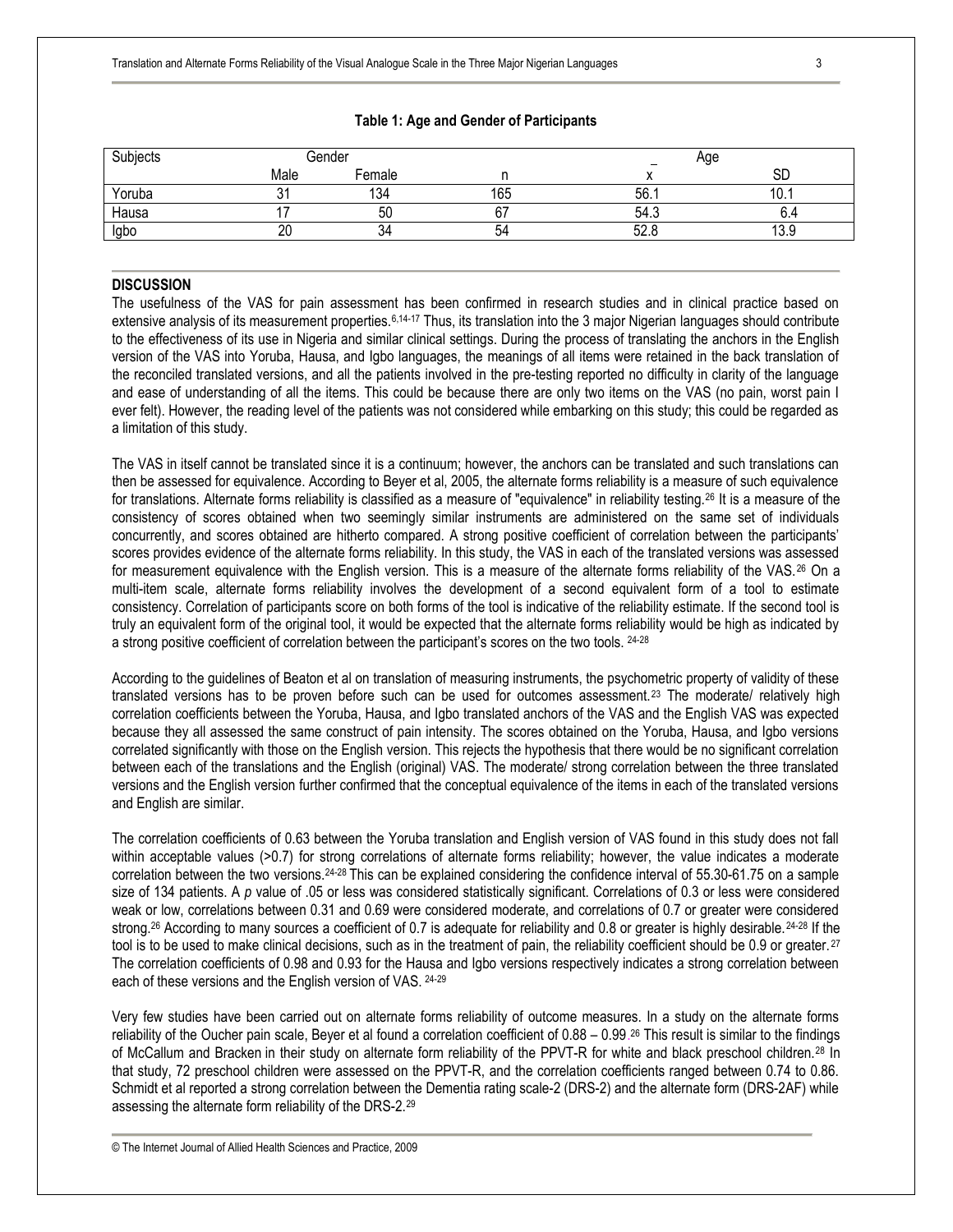The usefulness of the VAS is evident among patients with OA who speak different languages in the Nigeria clinical setting. Other aspects of measurement properties are important to establish further evidence of psychometric properties of these translations but were not tested in this cross-sectional study. These include predictive validity, divergent and convergent construct validity, and psychometric property of test-retest reliability and responsiveness to change.

#### **CONCLUSION**

The Yoruba, Hausa and Igbo translated anchors of the VAS demonstrate adequate alternate forms reliability. These translations can be considered for use in the Southwestern, Northern and Eastern regions of Nigeria to encourage the use of VAS in the Nigerian and similar clinical settings. Further studies should be carried out to assess the alternate forms reliability of the VAS in other translations in different populations to further encourage its use in such populations.

\_\_\_\_\_\_\_\_\_\_\_\_\_\_\_\_\_\_\_\_\_\_\_\_\_\_\_\_\_\_\_\_\_\_\_\_\_\_\_\_\_\_\_\_\_\_\_\_\_\_\_\_\_\_\_\_\_\_\_\_\_\_\_\_\_\_\_\_\_\_\_\_\_\_\_\_\_\_\_\_\_\_\_\_\_\_\_\_\_\_\_\_\_\_\_\_\_\_\_\_\_\_

## **REFERENCES**

- 1. Conn DA. Assessment of acute and chronic pain. *Anaesthesia int care med*. 2005; 6(1): 14 15.
- 2. Readyard IB, Edwards WT. Management of acute pain: a practical guide. *Int Assc stud pain publication*. 1992; Seattle: 2.
- 3. French S. Some physiological and sociological aspects of pain. *Physio*. 1989; 75: 255 259.
- 4. Creamer P. Osteoarthritis pain and its treatment. *Current Op Rheumatology*. 2000;12, 450 455.
- 5. Akinpelu AO, Olowe OO. Correlative study of 3 pain rating scales among obstetric patients. A*f J Med Med Sci*. 2002; 31: 123 – 126.
- 6. Olaogun MOB, Adedoyin RA, Ikem IC et al. Reliability of rating lowback pain with a visual analogue scale and a semantic differential scale. *Physio Theory Prac*. 2004; 20:135-142.
- 7. Wee HL, Fong KY, Tse C et al. Optimizing the design of the visual analogue scales for assessing quality of life: a semiqualitative study among Chinese speaking Singaporeans. *J of Eval Clin Practice*. 2008;14(1) 121-125
- 8. Price DD, Bush FM, Long S et al. A Comparison of pain measurement characteristics of mechanical visual analogue and single numerical rating scales. *Pain*. 1994; 56: 217 – 226.
- 9. Vonkoff M, Deyo RA, Cherkn D et al. Back pain in primary care: Outcomes at one year. *Spine*. 1993;18: 855 862.
- 10. Chapman–Smith D. Measuring results The new importance of patient questionnaires. *Chiro Report*. 1992; 7 (1): 1 6.
- 11. Melzack R. The Short form McGill pain Questionnaire. 1987; 30: 191 197.
- 12. Melzack R. *Pain Measurement and Assessment. 1982;* New York, NY: Raven press.
- 13. Scott J, Huskisson EC. Graphic representation of pain. *Pain. 1976;* 2: 175 84.
- 14. Price DD, McGrath PA, Raffii A.The validation of Visual analogue scales as ratio scale measures for chronic and experimental pain. *Pain*, 1983; 17, 45 – 46.
- 15. Sloman R, Rosen G, Rom M et al. Nurses' assessment of pain in surgical patients. *J Adv Nursing*. 2005; 52 (2) : 125 132.
- 16. Nusbaum L, Natour J, Ferraz MB et al. Translations, adaptation and validation of the Roland-Morris questionnaire Brazil Roland-Morris. *J Med Bio Res*. 2001; 34: 203-210.
- 17. Soyanwo OA, Amanor Boadu SD, Sanya AO et al. Pain assessment in Nigerians Visual Analogue Scale and Verbal Rating Scale Compared. *W Afr J Med*. 2000; 19(4) 242-245.
- 18. Jelsma J, Fergusson G. The determinants of self–reported health–related Quality of Life in a culturally and socially diverse South African community. *Bull World Health Organ*. 2004; 82 (3): 206 – 212.
- 19. Mannon AF, Junge A, Fairbank JC et al. Development of a German Version of the Oswestry Disability index part 1 : Cross– Cultural adaptation, reliability and validity. *Euro Spine J*. 2006; 15 (1) 55 – 65.
- 20. Xie F, Thumboo J, Lo NW, Yeo SJ et al. Cross Cultural Adaptation and Validation of Singapore English and Chinese Versions of the Lequesne Algofunctional Index of Knee in Asians with Knee Osteoarthritis in Singapore. *Osteoarthritis and Cartilage*. 2007; 15: 1019-1024.
- 21. Aratake Y, Tanaka K, Wada K. et al. Development of Japanese Version of the Checklist individual strength questionnaire in a working population. *J Occ Health*. 2007; 49 (6):453 –460.
- 22. Babajide OA. Language attitude patterns of Nigeria in Language attitude and language conflict in West Africa Igboanusi H. 2001; Eni crownfit publisher: S. Ibadan: 1 – 13.
- 23. Beaton DE, Bombardier C, Guilleman F, Ferraz MB. Guidelines for the process of Cross-Cultural adaptation of Self-Report Measures *Spine.* 2000: 25: 3156-3191.
- 24. Carmines EG, Zeller RA. *Reliability and validity assessment*, Newbury Park, CA; 1979: Sage.
- 25. Nunnaly JC, Bernstein IH. *Psychometric theory* (3rd Ed). 1994;. New York: McGraw Hill.
- 26. Beyer JE, Turner SB, Jones L, Young L, Onikul R, Bohaty B. Alternate forms reliability of the Oucher pain scale. *Pain Manag Nurs.* 2005; 6 (1):10-17
- 27. Polit D, Beck C. *Nursing research: principles and methods* (7<sup>th</sup> Ed).2004; Philadelphia: Lipponcott Williams and Wilkins.
- 28. McCallum RS, Bracken BA. Alternate form reliability of the PPVT-R for white and black pre school children. *Psych in Schools.* 2006; 18 (4) 422-425.

<sup>©</sup> The Internet Journal of Allied Health Sciences and Practice, 2009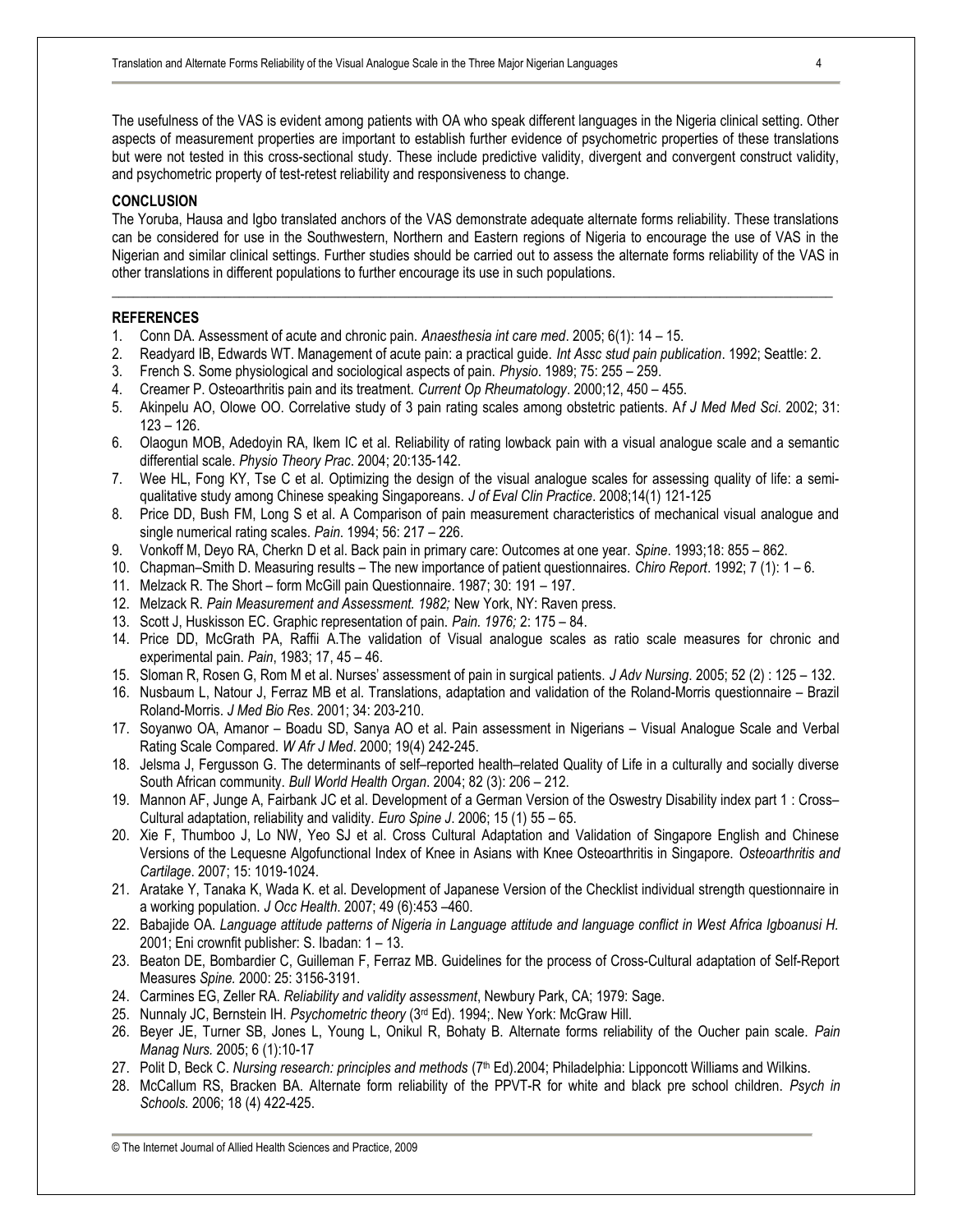29. Schmidt KS, Mattis PJ, Adams J. Alternate-form reliability of the Dementia Rating Scale-2 (DRS-2). *Archives Clin Neuropsych.* 2005; 20 (4) 435-441.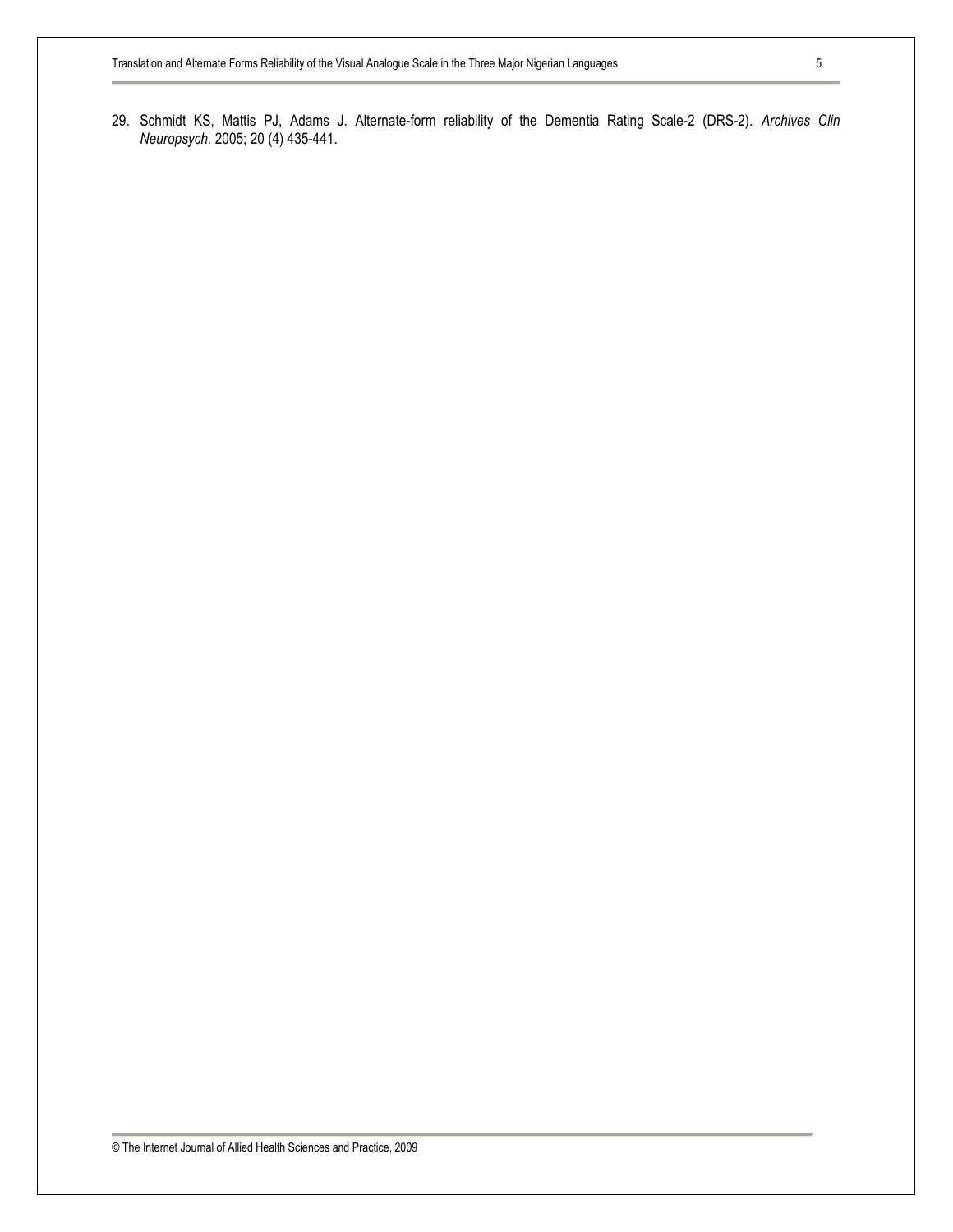## **Appendix 1**

## **VISUAL ANALOGUE SCALE**

English

No Pain No Pain No Pain No Pain No Pain I ever felt